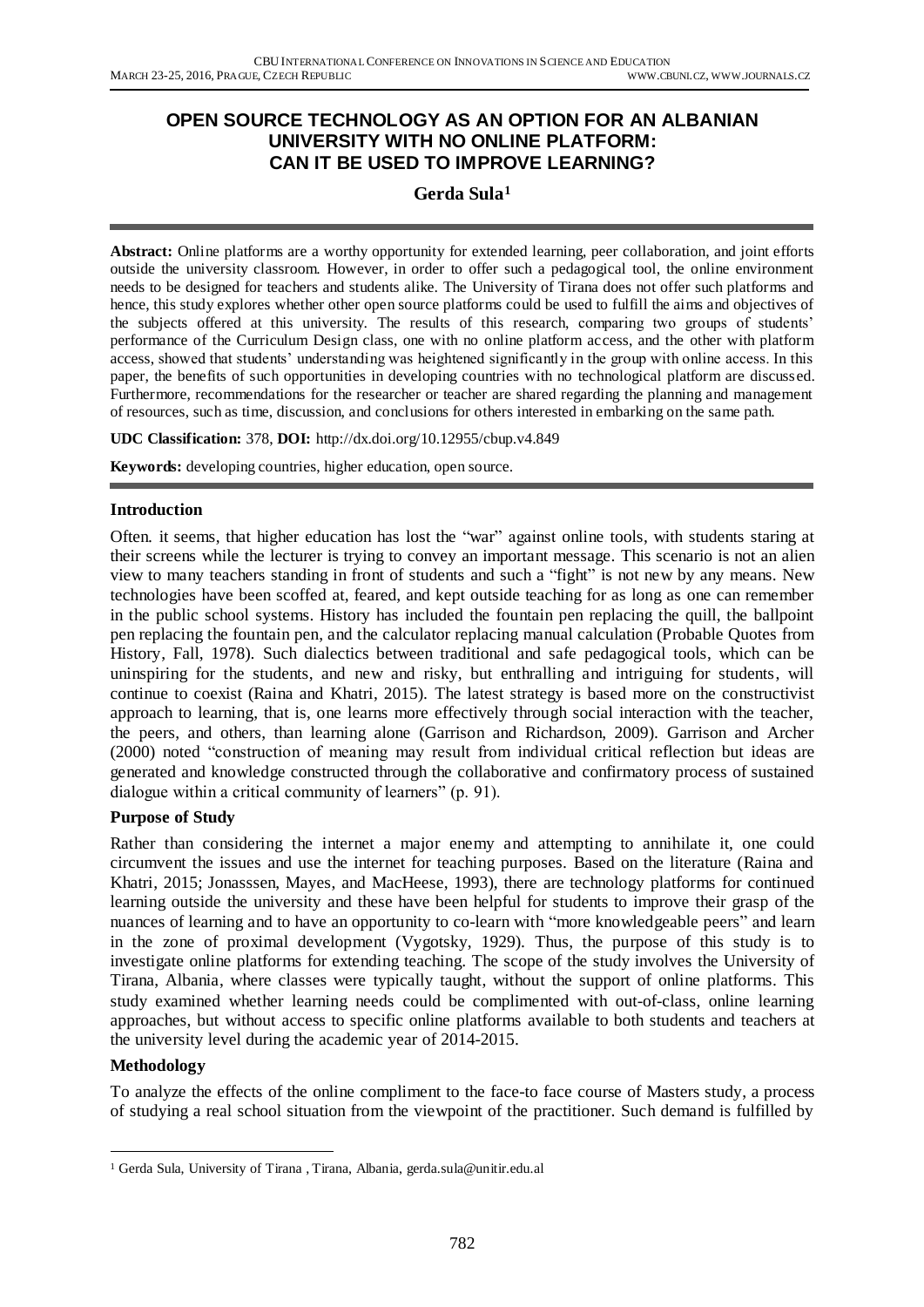the action research design, in which a real classroom situation is followed so that the quality of learning and instruction is improved (Johnson, 2002). The steps needed to complete an action research are: (1) define the area of exploration, which in our case was to understand whether the open source online tools could be used for the benefit of student learning; (2) specify the data collection; (3) data collection and analysis; (4) explore how to use and apply the data, planning an action based on the findings; and (5) report writing (Johnson, 2002).

The author was the teacher in the courses offered and explored in this research. Two groups of students were sampled in the research: Group 1 involved students from the Master of Sciences in Teaching of Social Sciences ( $N = 38$ ) using the online tool and Group 2: students from the Master of Sciences in Teaching of Foreign Languages ( $N = 50$ ) using only the face-to-face approach. Both groups had no instructed access to the online tool and were attending the same compulsory subject: Curriculum Design and Development, with equal weight credits and the same teacher.

The research involved use of a Facebook (FB) community page for simplicity of setup, student familiarity with Facebook (91% of students had a FB page, with other social media not as popular), ease of access, and the lack of knowledge of other forms available. The group 1 students had to write a memo of reflection as a paragraph of 100-150 words, and a pictogram, a video, and music in which they could share an insight, ask probing questions, and share life experiences that were compliant or completely divergent from the viewpoint of the author. In addition, they were encouraged to comment or reply to their peers' memo of reflection. This was worth 10% of their final grade for the subject.

To obtain data for the main research point, information was collected from: 1) a questionnaire; 2) student focus groups; 3) data of students' performance; and 4. teacher self-reflection, as detailed in the following:

- 1. the questionnaire an eighteen-item questionnaire was developed to measure (a) the level of understanding of the aims and goals of the subject by the students; (2) reported reading time (how many hours in total), and extension of reading time for this subject (regularity); (3) perception of students on their involvement in the subject; and (4) student perception regarding their learning. The questionnaire was administered to all students at the same period and received 100% response rate.
- 2. Student focus group ten students from the class with online access were interviewed regarding their experience, using a semi-structured interview questionnaire.
- 3. Data collection (a) student attendance at lectures, as a non-compulsory activity at the University of Tirana, which would show whether there was a difference in the interest of two groups of students; and (b) students' cumulative grades.
- 4. Teacher motivation a log reporting on teacher motivation, teaching hours spent in planning, developing the platform, and interacting with students outside the office hours.

# **Results**

The data showed a large difference in percentage of improvement between the two groups. With the online group, continuous reading rather than a cramming of information at the end of the academic year (28% weekly for the group 1 vs. 13% weekly for the group 2) and the time students reported in weekly reading was increased (83 min. for the group 1 vs. 62 min. for the group 2). Students' attendance was significantly increased (78% for the group 1 vs. 54% for the group 2). One set of data of relevance to the teacher was that the students in group 1 were much more apt at articulating the aims of the course. For this, 45% of the group 1 could articulate three goals, while no student in the group 2 could articulate more than two goals regarding this course. There was an increase of students' perception in that they worked "harder" with the online tool than without it (for the group 1 students: 28% responded working much harder; 44% working harder; 11% working equally hard; 12% less hard; and 5% no response), and were better motivated (14% higher motivation). Group 1 students reported they learnt more because of access to the tool (89% learning more; 9% they are learning much more; and 2% no response).

The teacher log showed increased teacher motivation when preparing for group 1, but also increased time spent on the online page, and even addiction and some level of obsession in reading comments.